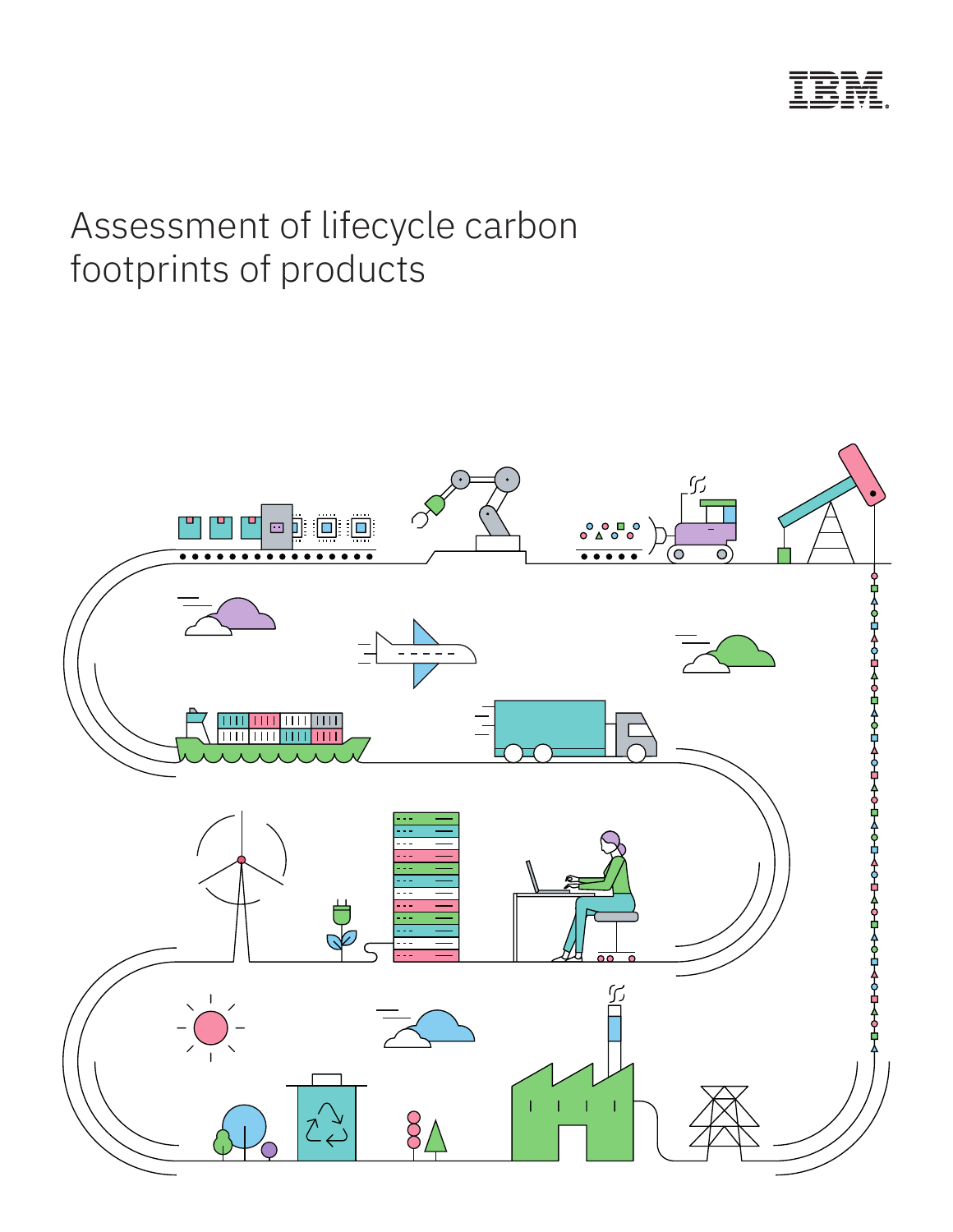# **Introduction**

IBM is committed to environmental leadership in all of its business activities, from its operations to the design of its products and use of its technology. IBM's corporate policy on environmental affairs, first issued in 1971, is a key element of the company's efforts to achieve results consistent with environmental leadership and ensures the company is diligent in protecting the environment across all of its operations worldwide. For decades IBM has been a leader in addressing climate change through our energy conservation and climate protection programs.

IBM's product design for the environment (DfE) program was established in 1991 to bring additional focus on product environmental design and performance. Today, the DfE program is incorporated into IBM's worldwide environmental management system (EMS). IBM's proactive initiatives and its vision in incorporating hardware development and product design processes into a globally certified ISO 14001 EMS attest to its legacy of environmental leadership.

The DfE program provides IBM's business organizations with direction and goals, infrastructure, tools, and expertise to apply environmental life cycle considerations to IBM's products, from concept through end-of-life management. The objectives of IBM's DfE program include developing products that:

- Are durable, and with consideration for their ability to be repaired, upgraded, refurbished, or remanufactured to extend product life
- Include products with consideration for their reuse, dismantle-ability, recyclability and recoverability at the end of product life
- Can safely be disposed of at the end of product life, including the ability to easily remove hazardous components and assemblies prior to scrapping and disposal
- Use recycled or renewable materials where they are technically and economically justifiable
- Are increasingly energy efficient
- Minimize resource use and environmental impacts through selection of environmentally preferred materials and finishes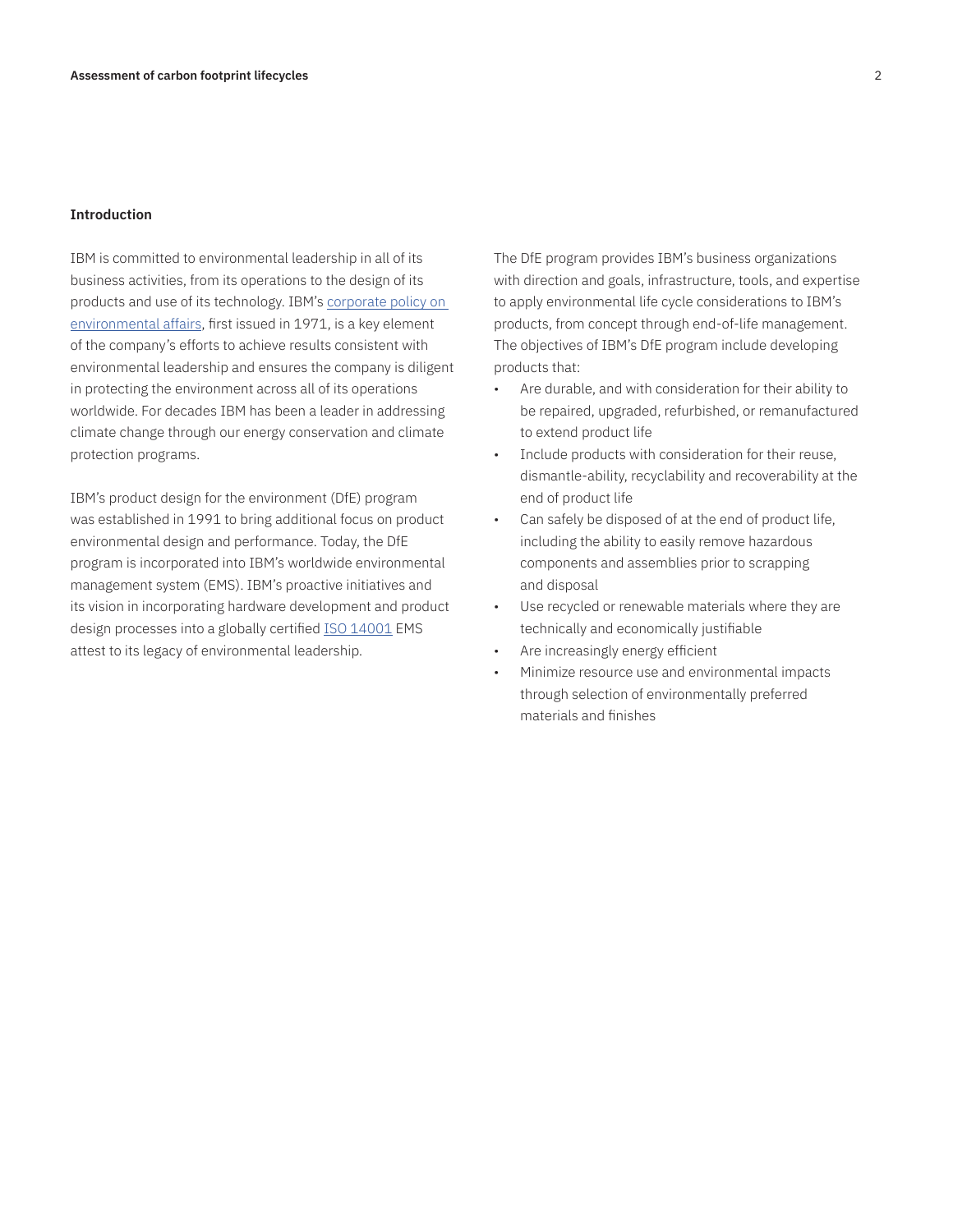# **What are life cycle assessments?**

There is no doubt that businesses today have an increased awareness of the importance of environmental sustainability.

Sustainability heavily influences vendor and partner selection. There is also an increasing interest in product carbon footprints (PCF) in public policy and labeling initiatives. A Life Cycle Assessment (LCA) is one tool that can help better understand environmental impacts of products and services. As defined by ISO 14040:2006<sup>1</sup>, LCA is "a compilation and evaluation of the inputs, outputs and the potential environmental impacts of a product system throughout its life cycle." IBM recognizes that approximations of lifecycle greenhouse gas (GHG) emissions, through tools such as LCA, can help entities recognize where the greatest amounts of GHGs may be generated during the lifecycle of a typical process, general product, or service on a macro level.

This can be helpful when assessing, for example, what phases of a product's design, production, use, and disposal provide the best opportunities for enhancement. A PCF, generated through a LCA sums up the total greenhouse gas emissions generated by a product over the various phases of its life cycle:

**Manufacturing and assembly:** The emissions generated during the extraction, production, and transport of raw materials, the manufacture and transport of components and subassemblies (including the product packaging) and product assembly.

**Transportation:** The emissions generated during the air, land, or sea transport of finished IBM products between IBM facilities to customers.

**Use:** The emissions associated with the electricity consumption which is calculated according to the expected use of the product over its lifetime. Calculated electricity consumption is then used in combination with average emissions factors for the designated country of use to calculate emissions.

**End-of-life:** It is assumed that a designated portion of the product or specific components are recycled and reused at the end of the use period. It is also assumed that the balance of the product waste materials is disposed of by landfill or incinerated. Emissions generated during the mechanical destruction, separation and transport of end-of-life materials are included in the calculation.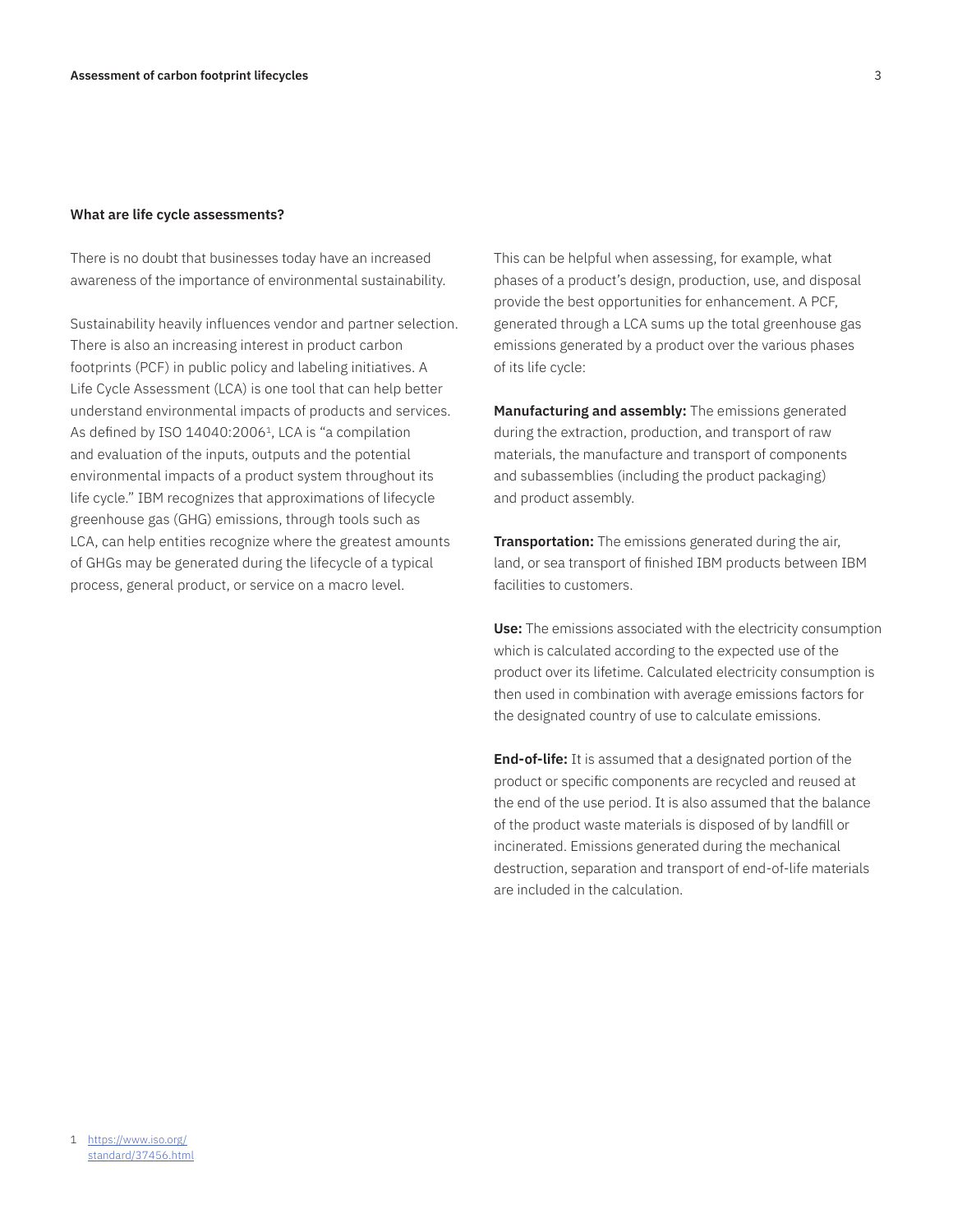Most PCF numbers published by today are gross estimates of the emissions associated with generic product types. Performing a detailed LCA for electronic equipment is very resource intensive, requires large amounts of data from both direct and sub-tier suppliers, and is seldom practical for each product. Research has shown that the results of a detailed LCA still have high levels of uncertainty since primary data are scarce and the products are complex, both in their design and supply chain.

In 2010, IBM completed a PCF LCA case study with Carnegie Mellon University<sup>2</sup>. The case study investigated the uncertainty and variability associated with the calculation of the greenhouse gas emissions associated with the life cycle of a rack-mount server product. The analysis of the carbon footprint information for servers showed that typically more than 90% of the carbon footprint associated with a server occurs in the use phase as opposed to production, transport, or end-of-life. This finding confirmed the importance of IBM's ongoing efforts to increase the energy efficiency of its server and storage products and the data centers where these are used.

Carbon footprint uncertainty in the product use phase is highly dependent on the product's projected use profile and the greenhouse gas emissions associated with the client's electricity grid. Variability in the electricity mixes of different markets leads to vastly different impacts of using the product similarly in different places. Assumptions of the product's expected useful life also significantly affect the results. Estimating the production carbon footprint with any accuracy is extremely difficult due to the large number of parts and components and the number of suppliers where parts and components are procurred.

2 Weber, C. 2012. Uncertainty and Variability in Product Carbon Foot printing: Case Study of a Server. Journal of Industrial Ecology, Vol. 16, No. 2, pgs. 203 – 211.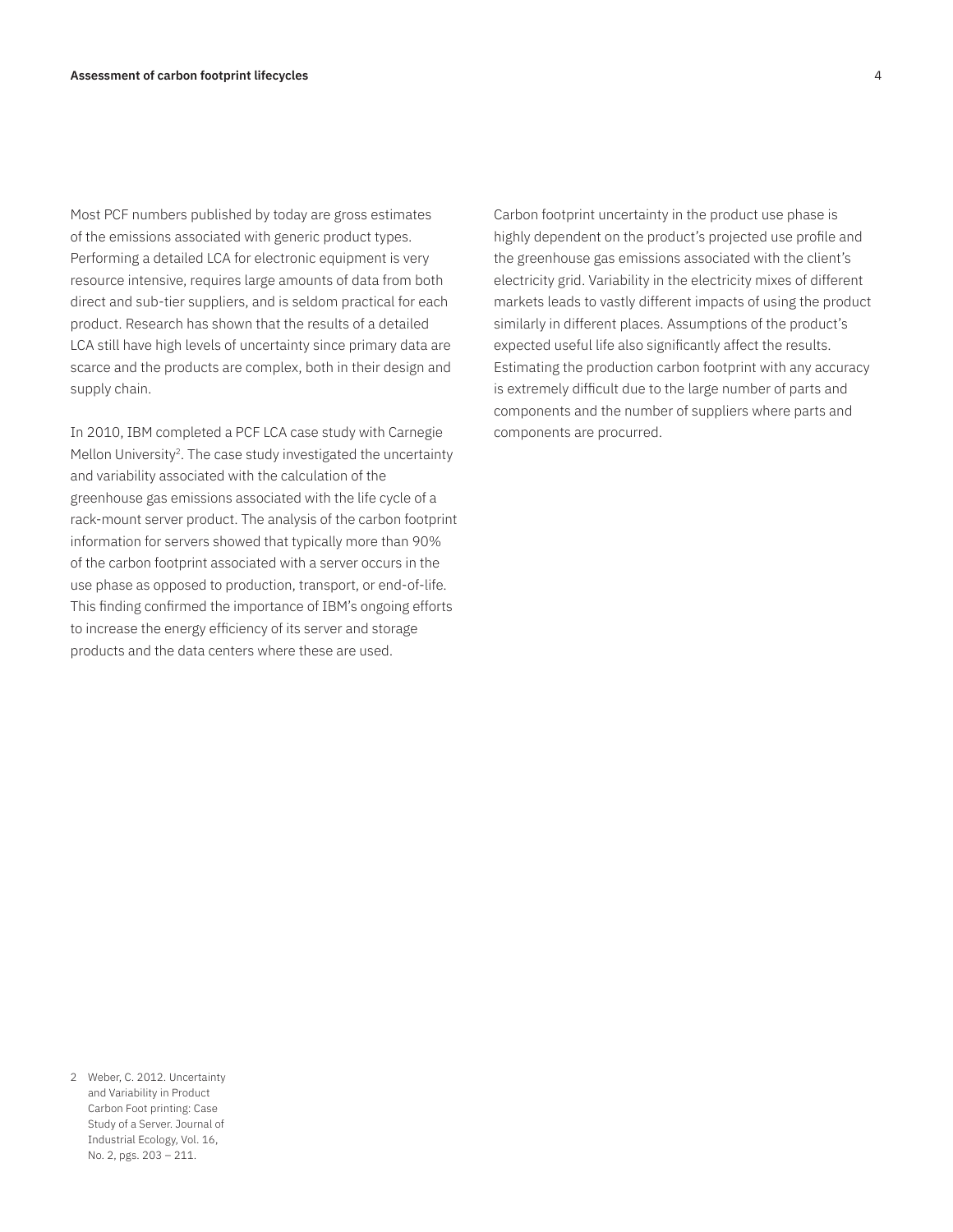# **Product attributes to impact algorithm**

The Product Attributes to Impact Algorithm (PAIA)<sup>3</sup>, developed by the Massachusetts Institute of Technology in concert with Arizona State University, and University of California at Berkeley, is an approach to streamlined LCA.

The PAIA method can be used to identify the major drivers of impact, known as hotspots, within the materials acquisition, manufacturing, use, and end-of-life of a generic product.

The PAIA tools aim to provide an efficient and cost-effective estimate of the carbon impact of a product class, including servers, storage, network switches and other electronic devices. The PAIA tools can also provide an estimate of the uncertainty of the results. However, PAIA results are not designed to differentiate between products at the level of stock keeping unit (SKU) but are instead used to offer a high-level estimate of the impact of a product's lifecycle, along with the associated uncertainty of the results for product classes.

The PAIA tools conforms with the requirements of the International Electrotechnical Commission Technical Report (IEC TR) 62921, which "provides specific guidance for the use of streamlining techniques that minimize cost and resources needed to complete GHG emissions quantifications."

PAIA uses data sources from participating companies and emission factors from third party data sources (such as Ecoinvent). PAIA uses these databases, in lieu of requiring original data sources, which is impractical. PAIA tools contain data that are of varying quality (age, source, sample size, etc.).

PAIA enables the PCF to be estimated without the need to calculate it from scratch. The results are therefore based on hardware characteristics and may not capture the specifics of the production process. Statistical analysis generates an estimate of the carbon impact at a component level together with the standard deviation.

IBM primarily uses the PAIA server and storage tools, which are intended to represent tower, rack, blade servers and storage array products manufactured between 2013 and 2016. Because of the highly variable nature of product configurations, quite a lot of input about the product configuration is required to be specified by IBM, including, but not limited to:

- Server type
- Number of power supply units and fans
- Server weight
- Assembly location
- Motherboard PWB area
- DRAM capacity
- Mainboard assembly location
- Quantity of SSDs, HDDs, and ODDs
- Transport distances and modes
- Hardware annual typical electricity consumption, server lifetime, server use location
- End of life handling

As is the case will all the PAIA tools, the streamlined analysis identifies the impact categories with the greatest importance to the PCF. For example, PAIA identified that the use phase dominates for server products, so the tools do not require as much detail about other server aspects such as component materials, manufacturing, etc. Users of PAIA are also limited to using the inputs that PAIA makes available. For example, countries of manufacturing and receiving are limited. Additionally, the data in PAIA lags innovations that the manufacturer might have implemented, such as lighter, more sustainable packaging materials.

<sup>3</sup> PAIA, https://quantis-intl.com/ paia-a-sector-driven-tool-todrive-transformation-in-ict/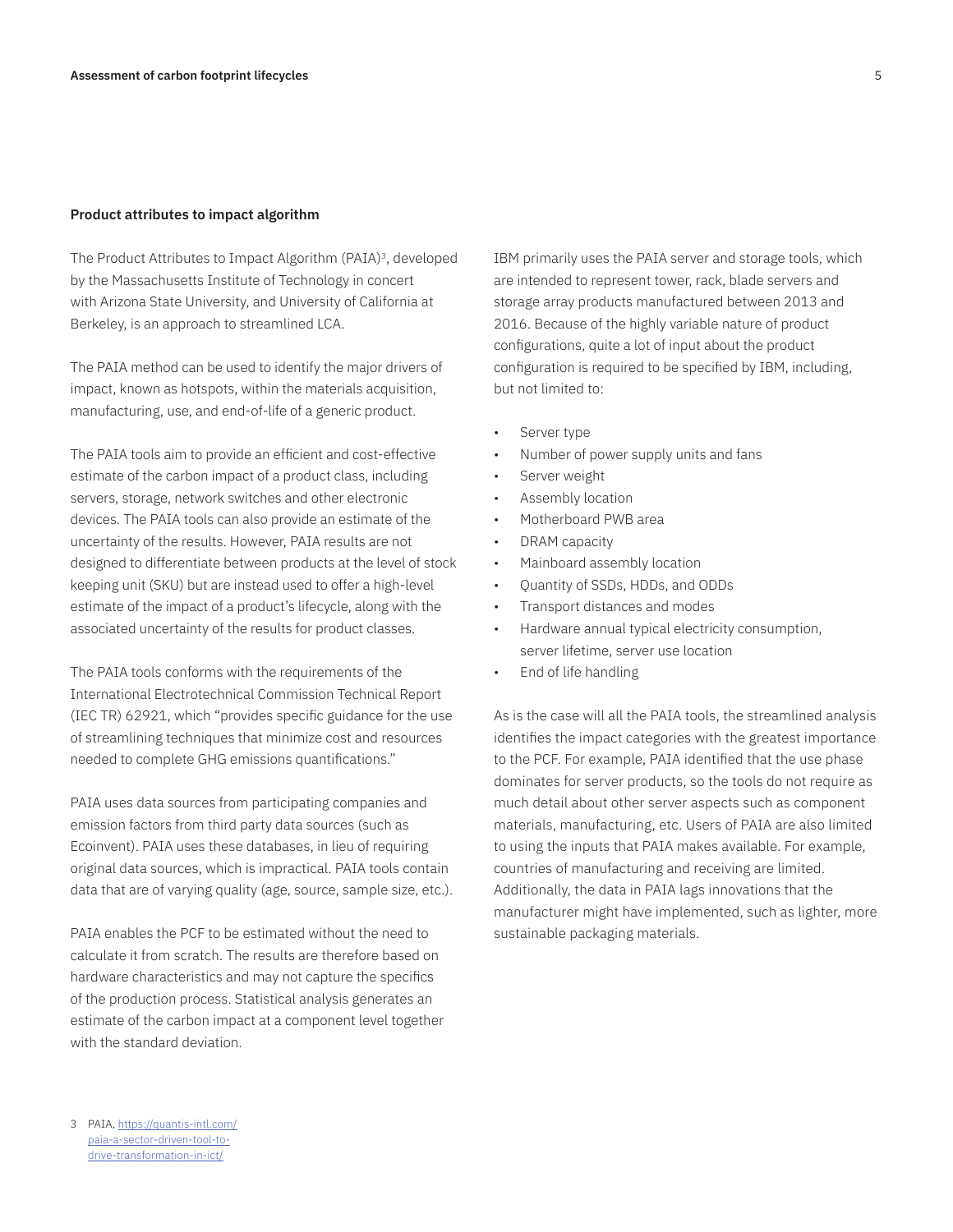# **What does IBM provide?**

IBM develops PCFs for representative IBM products using PAIA. IBM reports the 95th percentile of the carbon footprint estimates to reflect the uncertainty in the calculation. The 95th percentile means that 5% of the time the carbon footprint will exceed the value provided. The PCF is also reported as a Mean ± Standard Deviation. The results are reported using the units of kilograms of carbon dioxide equivalent (kg CO₂ eq.). This represents the amount of global warming caused by a quantity of GHGs (CO2, CH4, N2O, HFCs, PFCs and SF6) at a specific point in time, expressed in terms of the amount of CO<sup>2</sup> which would have the same instantaneous warming effect.

IBM's carbon footprint reports also provide a figure showing the estimated impact for each phase of the product's life cycle. This figure is generated using the assumptions listed in the individual product report.



**Figure 1:**

*An example showing the impact of the carbon footprint by phase of the lifecycle.*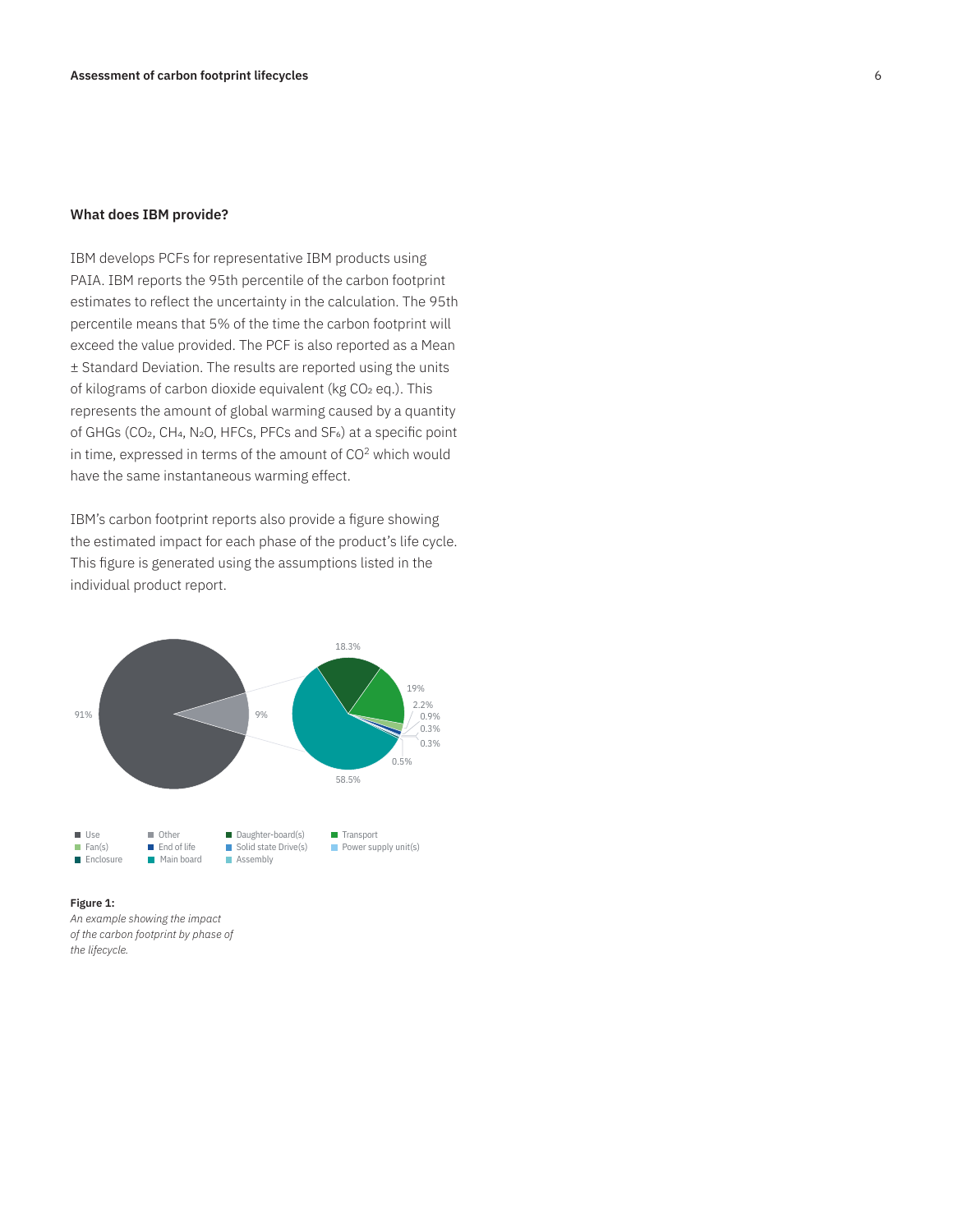Considering the importance of the use phase to the carbon footprint, IBM also provides web-based power estimation tools for its products to assist clients in understanding the electricity use of their specific configuration.

IBM Systems Energy Estimator Tool A web-based tool that calculates energy consumed (Watts) and cooling requirements (BTU/hour) for IBM Power Systems™.

Power Estimation Tool A web-based tool that allows you to estimate the power consumption for specific configurations of your IBM Z® server.

IBM Storage Energy Estimator A web-based tool to assess the environmental characteristics of IBM storage products, such as FlashSystem™.

Typical electricity consumption and product lifetime are the two most significant factors in the estimation of product carbon footprints for electronics. IBM uses the intended design life as the assumption in the calculation of the product carbon footprint. This parameter is reported clearly on the PCF report. This could vary for a client's specific product and use case. However, it also points to the importance of using the most energy efficient products for your workloads. One of IBM's product energy efficiency goals is to improve the computing power delivered for each kilowatt-hour of electricity consumed for new server and storage products as compared to equivalent, previousgeneration products.

Lastly, as part of the PCF report, the uncertainty in the most significant aspects of the product carbon footprint is provided in a box-and-whiskers plot. This plot shows the median, upper and lower quartiles and maximum and minimum values for PCF based on the simulations done by PAIA.



### **Figure 2:**

*An example showing the uncertainty in the PCF estimate.*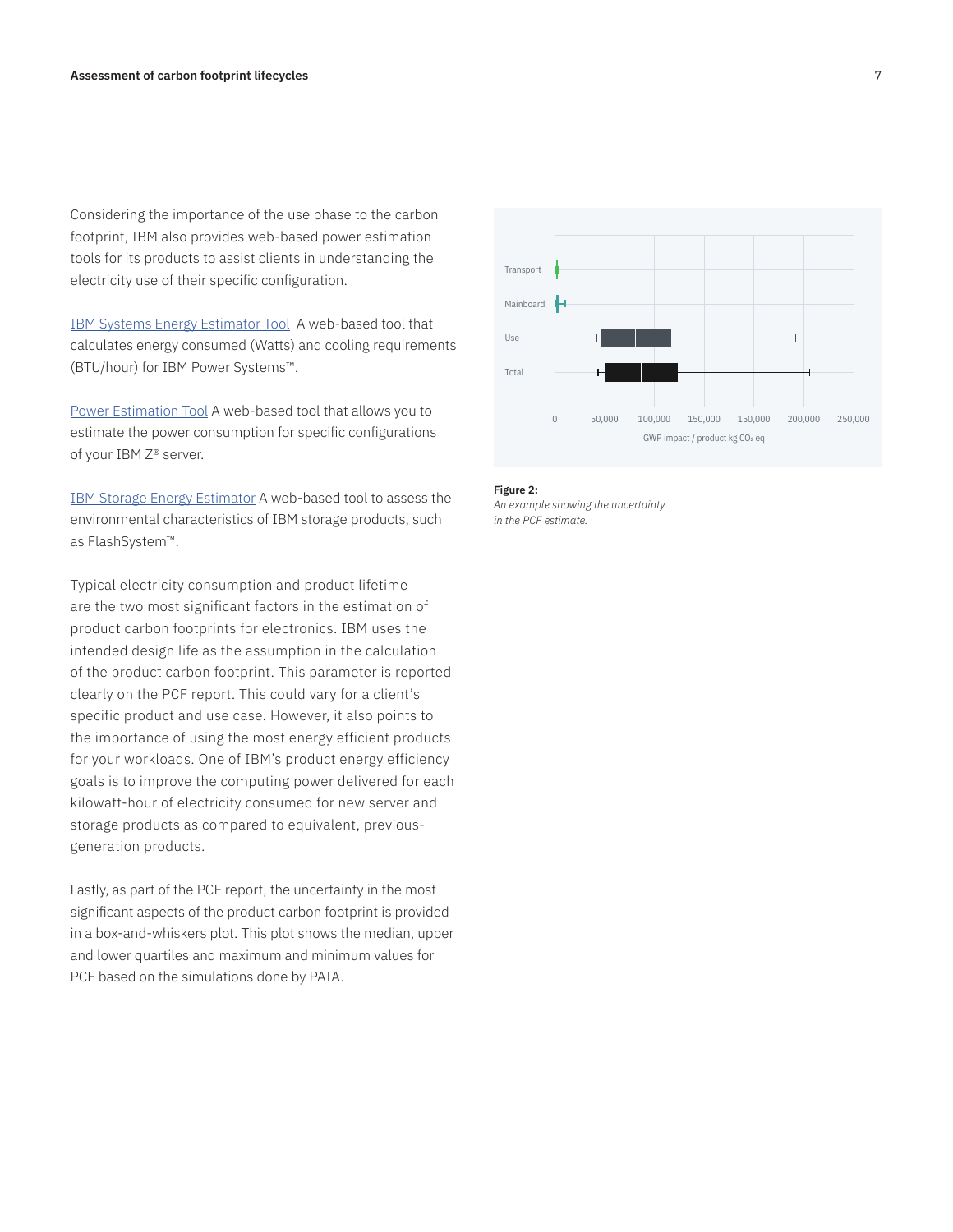# **Intended uses and limitations**

While streamlined LCAs, such as PAIA, can be used to get a high-level estimate of emissions, they are not suitable for differentiation of products or year-to-year tracking. Comparisons of LCA results, particularly those developed separately using differing methodologies, assumptions, and data sets, are fraught with challenges and it is difficult to draw meaningful conclusions. LCA results are strongly influenced by the assumptions made by the analyst; if those assumptions are inconsistent, comparisons are not likely meaningful. Therefore, IBM does not recommend that PAIA results be used comparatively. The table below highlights the intended uses and limitations of the PAIA tools, which apply to everyone publishing this information, including IBM.

# **Intended uses of PAIA Limitations of PAIA**

- PAIA is a streamlined LCA methodology.
- The current application of the method, the PAIA tools, can provide a reasonable estimate of the range of carbon impact of a product class.
- The PAIA tools can provide the user with an estimate of the uncertainty of the results.
- The PAIA method can be used to identify the major drivers of impact, known as hotspots, within the materials acquisition, manufacturing, fulfillment, and use of a generic product.
- Transportation fulfillment impact of products via ground, ocean, and air shipment
- The PAIA method can be used to relate attributes of a product to its environmental impact.
- The results of the method and tools could be used to inform OEMs on areas in which to target additional data collection within the supply chain.
- The results from the hot spot/what if analyses could be used to initiate conversations related to sustainability with suppliers or to innovate new processes/materials uses.
- PAIA meets IEC TR 62921 requirements.

- PAIA may not be compliant with the primary data requirements of some LCA standards depending on the definitions and interpretations of those requirements.
- The results of the PAIA tools are not designed to differentiate between products at the SKU level. The tools can offer a high-level estimate of impact along with the associated uncertainty of the results for product classes, but not for specific products.
- The results of the PAIA tools should not be used for a regulated carbon footprint disclosure program
- In the case of a major shift in technology or improvement in manufacturing, the PAIA tools may need to be reconfigured
- Data within the tools are of varying quality (age, source, sample size, etc.).
- The results of the PAIA tools are not intended to be applied to cradle-to-gate or component-level assessments
- The results from the PAIA tools are liable to change over time as the methodology is improved and data is updated.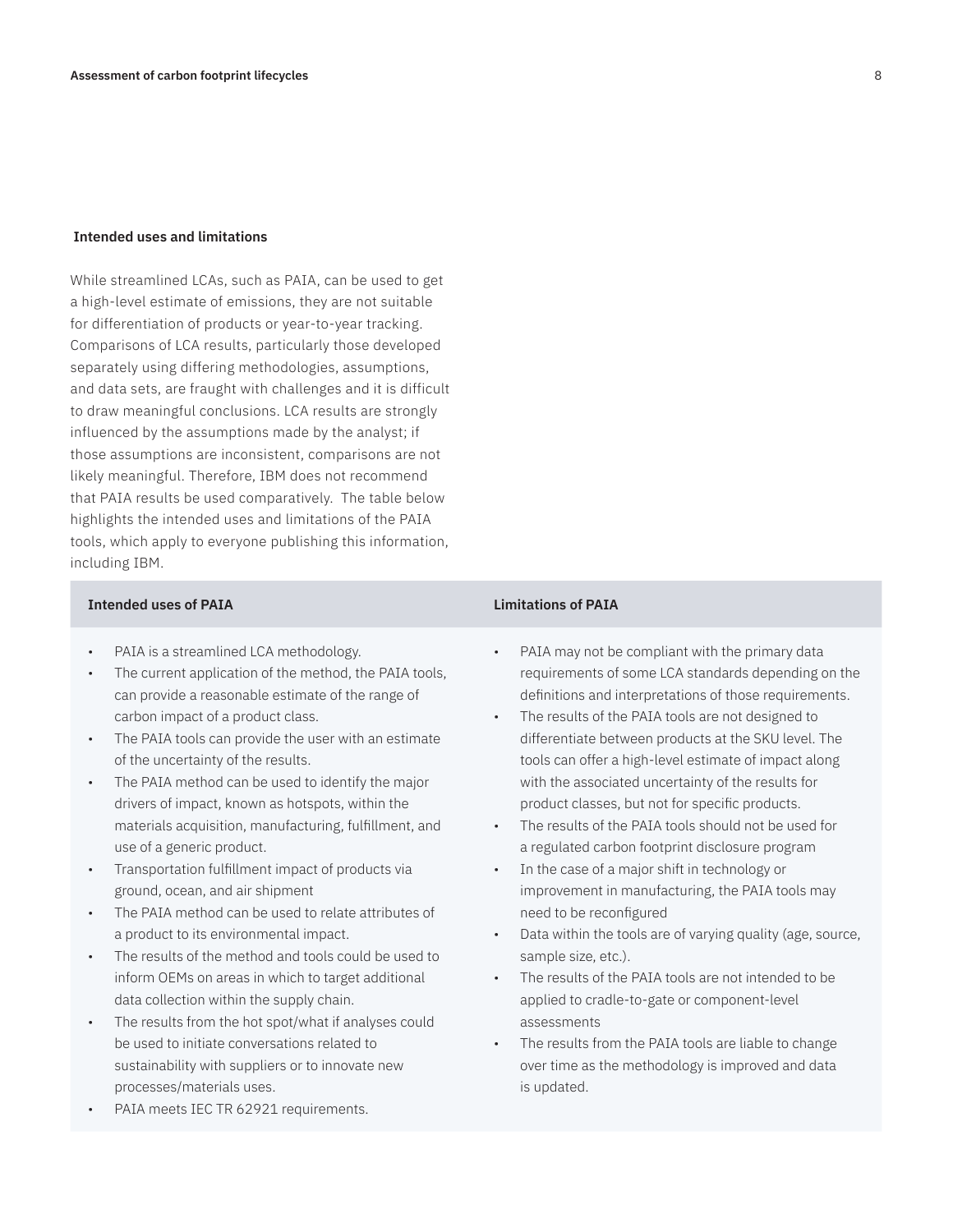# **IBM and the environment**

At IBM, our approach is twofold: we are working to make our existing products and processes more efficient for both the environment and for business, while also developing new innovations that can help the world become smarter, drive economic and operational improvements, increase accountability and lessen environmental impact.

IBM's first formal environmental and energy corporate policies date back to 1971 and 1974 respectively, and corporate-wide programs supporting them have been embedded within the company's global environmental management system (EMS), which is certified to the ISO 14001 EMS standard and ISO 50001 for Energy Management Systems. When ISO issued the ISO 50001 standard on energy management systems in June 2011, IBM initiated activities to achieve verification of conformity of our EMS against this newly published standard. Within one year of the issuance of the ISO standard, we achieved ISO 50001 registration of our energy management program at the corporate level as an integral component of IBM's global EMS. Our approach recognizes and leverages the fact that IBM's existing EMS addresses environmental, energy and chemical management programs.

IBM has been a leader in addressing climate change through our energy conservation and climate protection programs for decades. In February 2021, IBM announced its third successive goal for the use of renewable electricity, fifth successive goal to reduce greenhouse gas emissions, and set a new goal to achieve net zero greenhouse gas (GHG) emissions.

While climate change and greenhouse gas emissions have become some of the most broadly reported environmental issues of our times, IBM recognizes that we have a responsibility to manage all of our environmental intersections and setting voluntary goals has long been an integral part of IBM's Environmental Management System. In 2021, IBM also announced 21 goals for environmental sustainability. Many of the goals are new, some have been updated and others are continuing. Goals specific to the IBM Product Design for the Environment include:

- 1. For server products with a valid upgrade path, reduce power consumption per unit of delivered work versus the previous generation
- 2. Establish, by year-end 2021, individual baselines for fleet carbon intensity with each key carrier and shipment supplier involved with IBM's product distribution globally. Starting in 2022, convene with each supplier to set a fleet carbon intensity reduction target covering the services they provide to IBM
- 3. Source paper and paper/wood-based packaging directly procured by IBM from forests that are sustainably managed and certified as such.
- 4. Send no more than 3 percent (by weight) of end-of-life product waste to landfill or to incineration for treatment. Recycle or reuse at least 97 percent (by weight).
- 5. Eliminate nonessential plastic from the packaging of IBM logo hardware by year-end 2024. For essential plastic packaging, ensure they are designed to be 100 percent reusable, recyclable, or compostable; or incorporate 30 percent or more recycled content where technically feasible. (Examples of essential plastic packaging include electrostatic bags and certain cushions.)
- 6. Require all first-tier suppliers to maintain their own environmental management system; set goals regarding energy management, GHG emissions reduction, and waste management; and publicly disclose progress.
- 7. Require key suppliers in emissions-intensive business sectors to set an emissions reduction goal by 2022, addressing their Scope 1 and Scope 2 GHG emissions, that is aligned with scientific recommendations from the UN IPCC to limit Earth's warming to 1.5 degrees Celsius above pre-industrial levels.

For more information about IBM's 21 commitments, please see our 2020 IBM and the Environment Report.